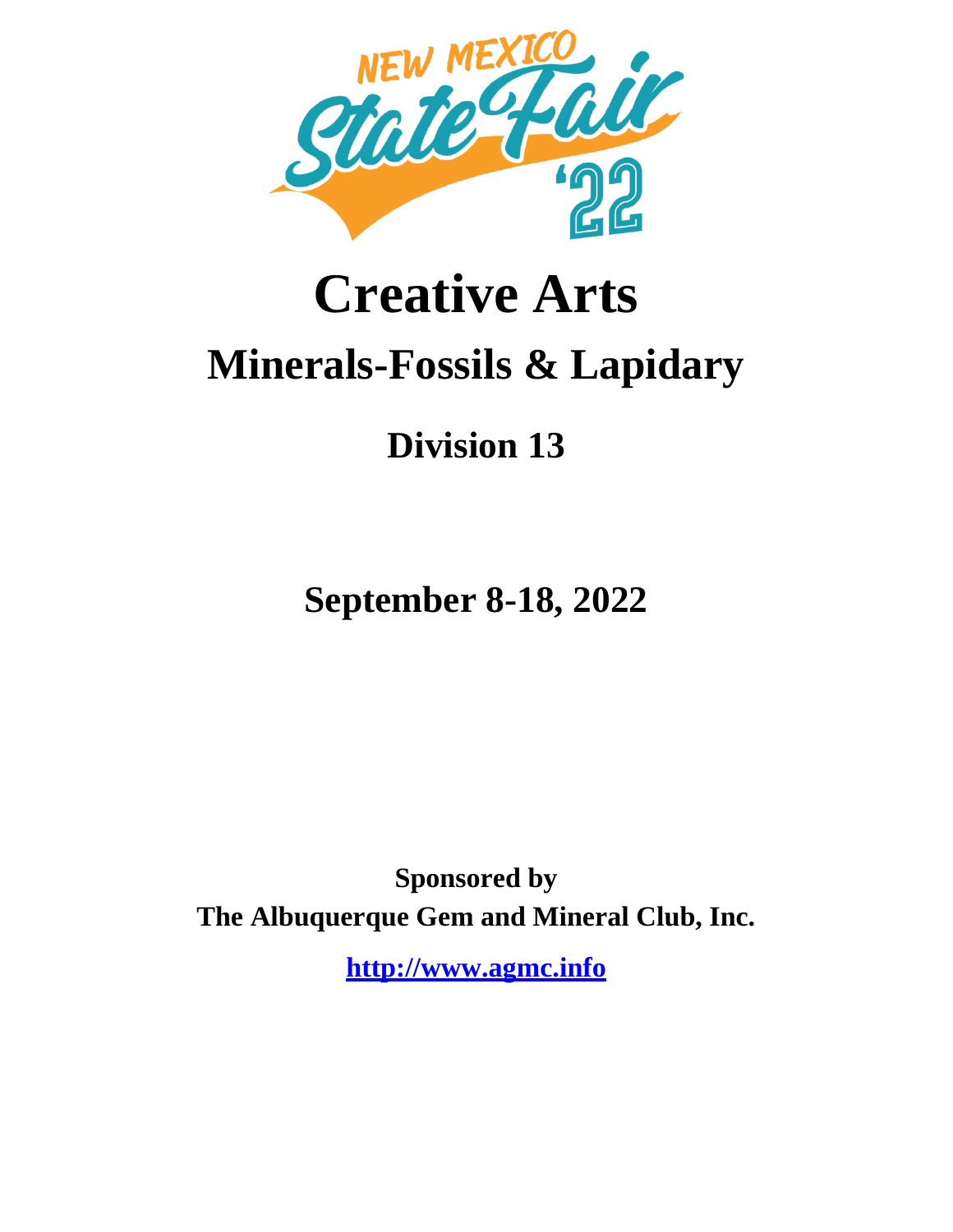## **Entry Dates**

**FRIDAY, AUGUST 26, 2022 9:00 AM to 5:00 PM SATURDAY, AUGUST 27, 2022 9:00 AM to 5:00 PM**

#### **Entry Fee: \$5.00**

## **Minerals & Fossils**

## **Special Rules**

- 1. All entries must be clean, securely mounted on an appropriate base if less than 2" in diameter, correctly labeled with scientific identification, location found, and neatly displayed.
- 2. Specimens may be solitary or in a collection and must fit in the cases provided.
- 3. Collections are limited to 10 individual specimens or one 8" x 10" frame display case with each specimen in the collection correctly labeled.
- 4. Judging will be based on presentation of the specimen or collection, accuracy of labeling, and quality.

## **Lapidary Special Rules**

- 1. All entries must be exhibitor's own work.
- 2. The exhibitor must have cut, carved, polished, or faceted all stones.
- 3. All work less than 5" in diameter must be securely mounted on an appropriate base.
- 4. Judging will be based on workmanship, quality of materials, and originality of design.

## **Sections 459-464**

| Section 459 - Junior       | 6 years & under                                   |
|----------------------------|---------------------------------------------------|
| Section 460 - Youth        | 7-12 years of age                                 |
| Section 461 - Senior       | 13-17 years of age                                |
| Section 462 - General      | 18 years of age and over                          |
| Section 463 - Disabled     | Youth or Adults with Special Needs                |
| Section 464 – Professional | Any person having more than 5<br>years experience |